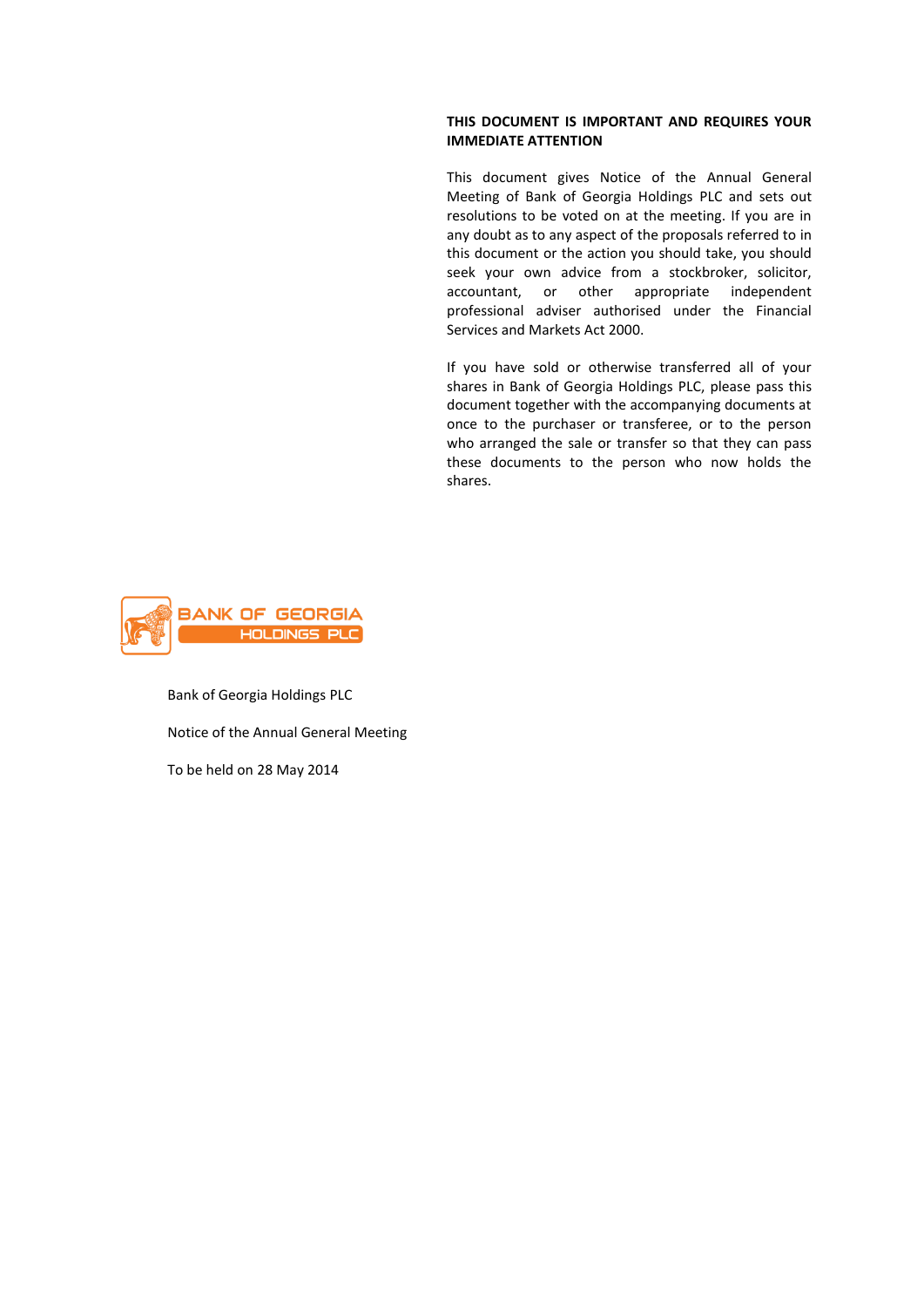**Bank of Georgia Holdings PLC** 84 Brook Street London W1K 5EH United Kingdom

Registered in England and Wales No: 07811410

28 April 2014

#### **LETTER FROM THE CHAIRMAN**



Dear Shareholder

I am pleased to be writing to you, on behalf of the Board of Directors, with details of the Annual General Meeting (**AGM**) of Bank of Georgia Holdings PLC (the **Company**) which will be held at Freshfields Bruckhaus Deringer LLP, 65 Fleet Street, London EC4Y 1HS on Wednesday, 28 May 2014 at 10:00 am (London time). The doors will open at 9:30 am (London time) and refreshments will be served before the meeting.

The formal notice of the AGM is set out on pages 4 to 6 of this document.

The AGM is one of the key ways we communicate with you, our shareholders. It is an important opportunity for you to express your views by attending, raising questions and voting at the AGM, and the Board encourages you to do so.

#### **Voting on Remuneration**

This year, to meet new legislation, the Board of Directors of the Company (the "**Board**") is seeking approval for its policy on directors' remuneration for the next three years. This sets out the policy on executive directors' and non-executive directors' pay.

You can read the remuneration policy in full in the Company's Annual Report and Accounts.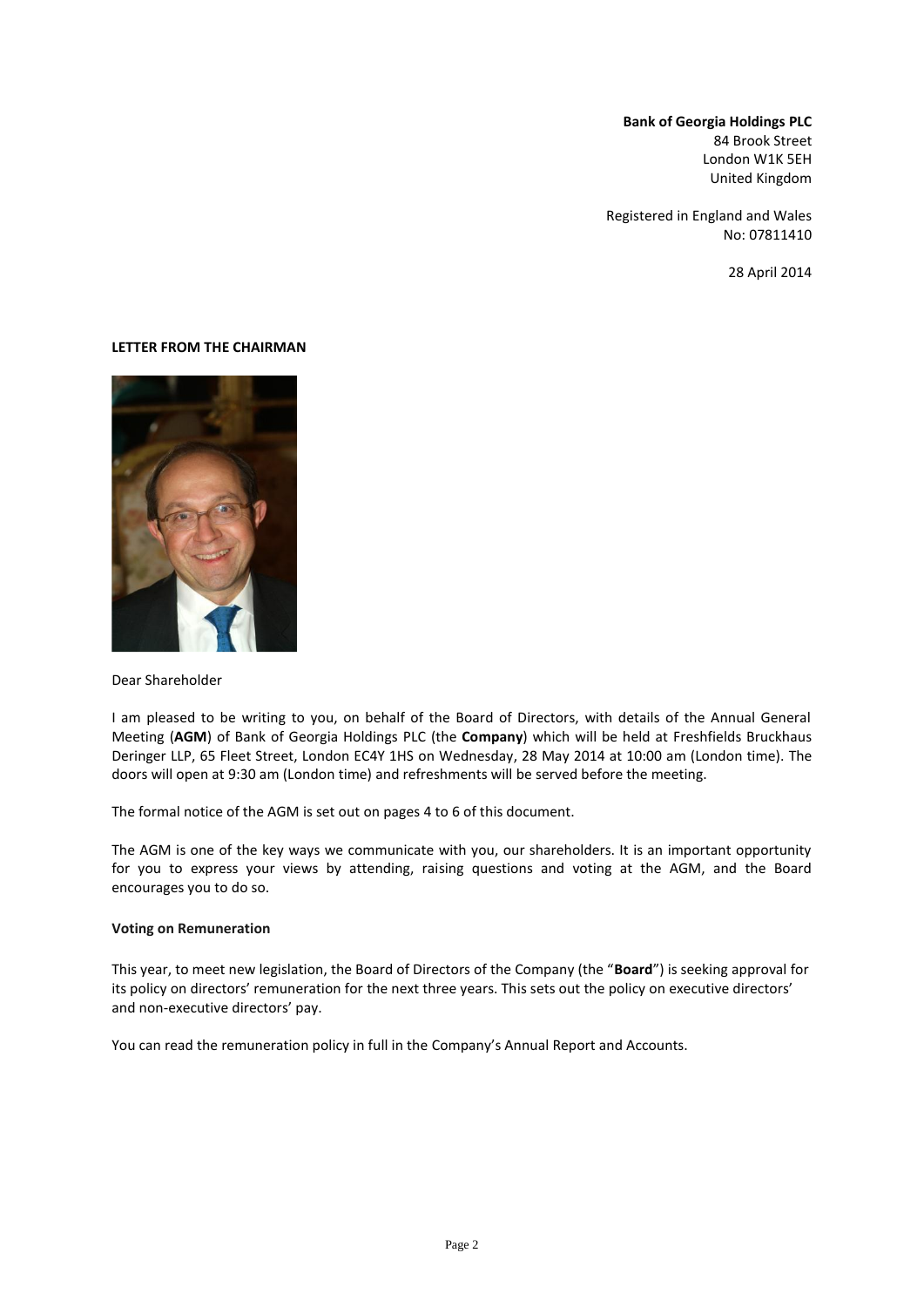#### **Changes to Our Annual Report and Accounts**

Our Annual Report and Accounts look a little different this year. To meet changes in UK legislation, the Company has prepared the more detailed Strategic report which replaces the Summary review. This sets out the Company's strategy and business model, principal risks and uncertainties, and key performance indicators, together with information about environmental matters, employees, and social, community and human rights issues.

### **Communications with our Shareholders**

You can choose how we keep you informed about the Company. You can always receive paper versions of all communications, but we would prefer to keep in touch with you electronically.

We regularly review the services and communications provided to shareholders and we welcome feedback from you.

In the meantime, on behalf of the Board, I look forward to welcoming you to the Company's AGM.

### **Voting at the AGM**

In order for the voting preferences of all shareholders to be taken into account, not only those who can physically attend, the Company will conduct a poll vote on all resolutions put to the AGM. If you would like to vote on the resolutions being put to the AGM but will not attend in person, please complete the enclosed **Form of Proxy** and return it in the envelope provided to Computershare Investor Services PLC, The Pavilions, Bridgewater Road, Bristol BS996ZY as soon as possible. Alternatively, you can vote online at www.investorcentre.co.uk/eproxy using the Control Number, your unique PIN and Shareholder Reference Number (SRN) printed on your Form of Proxy. The return of the Form of Proxy by post or registering your vote online will not prevent you from attending the AGM and voting in person should you so wish.

To be valid, the Form of Proxy or online voting instruction must be received by Computershare no later than 10:00 am (London time) on 26 May 2014. CREST members may choose to use the CREST electronic proxy appointment service in accordance with the procedures set out in note 5 on page 15.

The results of the poll will be released to the market via the Regulatory News Service of the London Stock Exchange and published on the Company's website as soon as practicable after the conclusion of the AGM.

Explanatory Notes on all the business to be considered at this year's AGM appear on pages 7 to 13 of this document. The Board believes that all of the proposals set out in this Notice of AGM are in the best interests of shareholders as a whole and the Company and unanimously recommends that you vote in favour of all the resolutions, as the Directors intend to do in respect of their own beneficial shareholdings.

Yours faithfully,

Neil Janin Group Chairman Bank of Georgia Holdings PLC 28 April 2014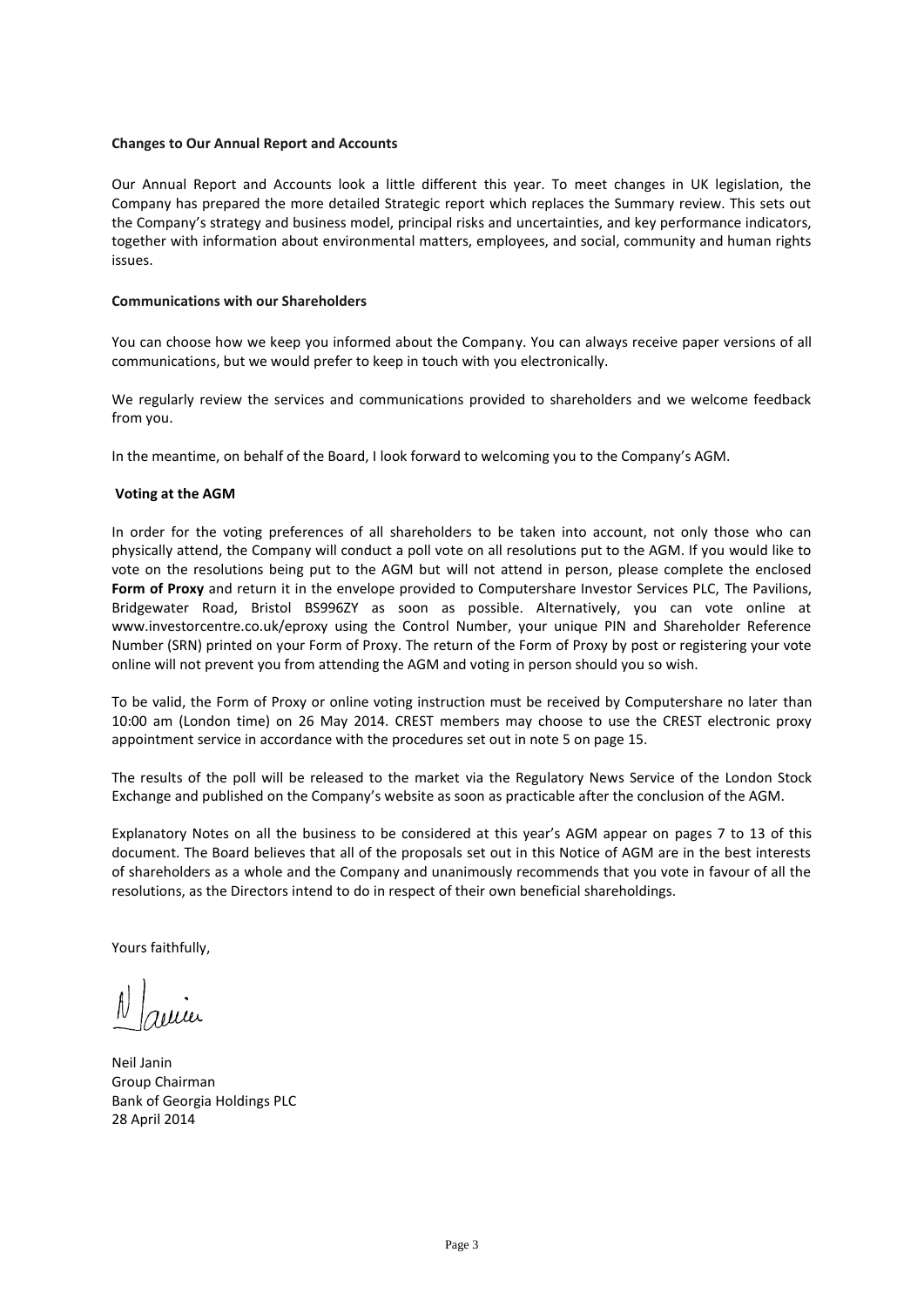#### **NOTICE OF ANNUAL GENERAL MEETING 2014**

This year's AGM will be held at Freshfields Bruckhaus Deringer LLP, 65 Fleet Street, London EC4Y 1HS on Wednesday 28 May 2014 at 10:00 am (London time). You will be asked to consider, and if thought fit, pass the resolutions below. Resolutions 1 to 16 are proposed as ordinary resolutions and resolutions 17 to 19 are proposed as special resolutions.

### **Ordinary Resolutions**

- 1. To receive and accept the Company's Annual Report and Accounts, together with the reports of the Directors and auditors for the financial year ended 31 December 2013.
- 2. To declare a final dividend as recommended by the Directors of the Company for the financial year ended 31 December 2013 of GEL 2.0 per ordinary share in the share capital of the Company of £0.01 each (each an **Ordinary Share**) payable on 18 June 2014 to those shareholders on the register at the close of business on 6 June 2014.
- 3. To receive and approve the Director's Remuneration Report, as set out on pages 80 to 95 of the Annual Report and Accounts for the financial year ended 31 December 2013 (including the annual statement of the Chairman of the Remuneration Committee, but excluding (a) the part containing the Director's Remuneration Policy referred to in Resolution 4 and (b) the part containing details of senior officers' remuneration which is set out on page 87 of the Annual Report and which is not subject to shareholders approval).
- 4. To receive and approve the Director's Remuneration Policy in the Director's Remuneration Report, as set out on pages 89 to 95 of the Annual Report and Accounts for the financial year ended 31 December 2013, to take effect from the date of the AGM.
- 5. To re-elect Neil Janin, as Chairman of the Company.
- 6. To re-elect Irakli Gilauri, as an Executive Director of the Company.
- 7. To re-elect David Morrison, as a non-executive Director of the Company.
- 8. To re-elect Alasdair Breach, as a non-executive Director of the Company.
- 9. To re-elect Kaha Kiknavelidze, as a non-executive Director of the Company.
- 10. To elect Kim Bradley, as a non-executive Director of the Company.
- 11. To elect Bozidar Djelic, as a non-executive Director of the Company.
- 12. To elect Tamaz Georgadze, as a non-executive Director of the Company.
- 13. To re-appoint Ernst & Young LLP as Auditor to the Company from the date of the passing of this resolution and expiring at the conclusion of the Company's AGM in 2015.
- 14. To authorise the Board to set the remuneration of the Auditor.
- 15. THAT, in accordance with section 366 of the Companies Act 2006 (the **Act**), the Company and any subsidiary of the Company, during the period beginning with the date of the passing of this resolution and expiring at the conclusion of the Company's AGM in 2015 (unless such authority has been renewed, revoked or varied by the Company in a general meeting), be authorised to:
	- a) make political donations to political parties, to political organisations other than political parties, or independent election candidates as defined in sections 363 and 364 of the Act, not exceeding £350,000 in total; and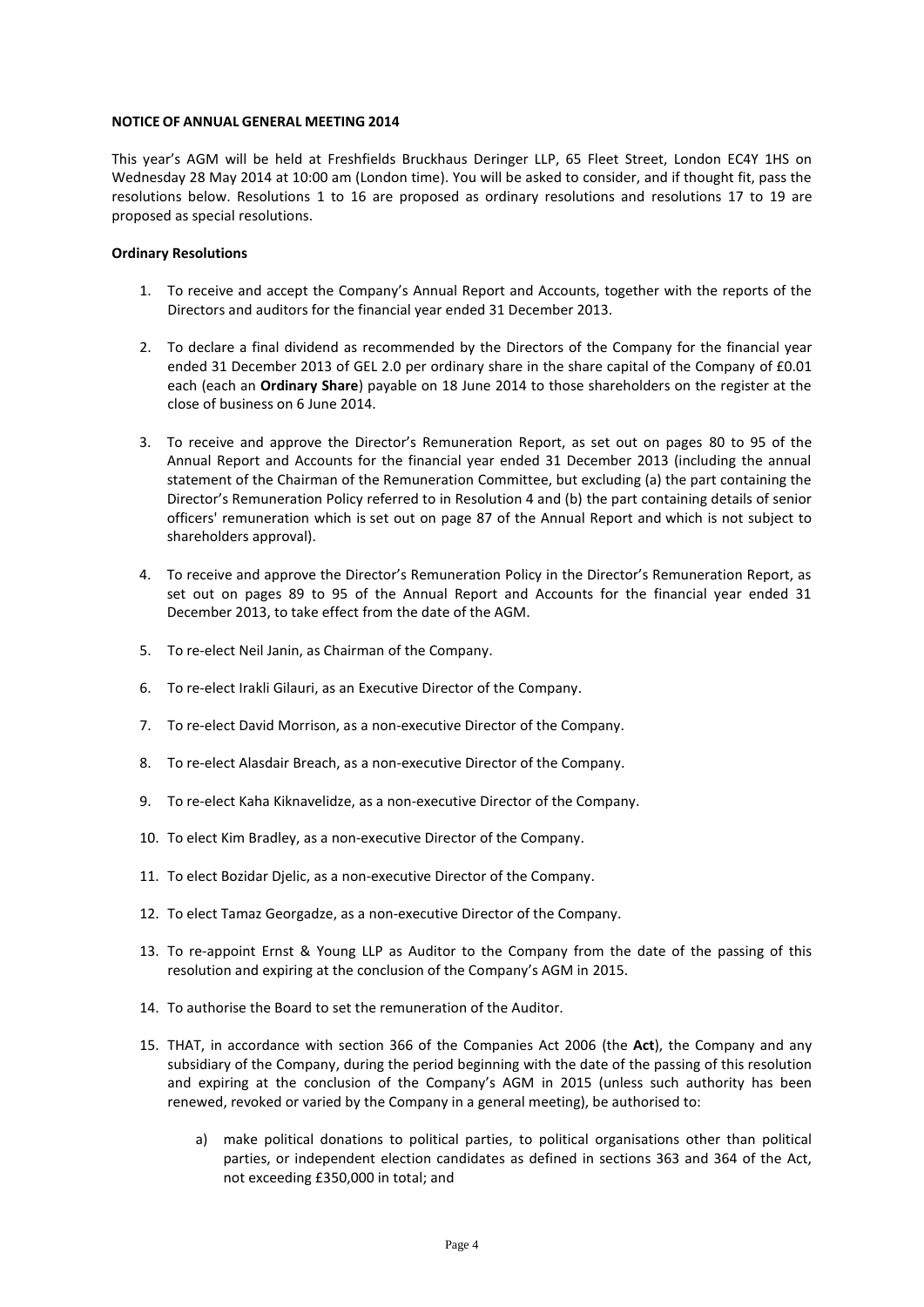- b) incur political expenditure, as defined in section 365 of the Act, not exceeding £50,000 in total.
- 16. THAT, in substitution for all existing authorities, the Directors be and are hereby generally and unconditionally authorised pursuant to and in accordance with section 551 of the Act to exercise all the powers of the Company to:
	- a) allot shares (as defined in section 540 of the Act) in the Company and grant rights to subscribe for or to convert any securities into shares in the Company, and make an offer or agreement which would or might require shares to be allotted, or rights to subscribe for or convert any security into shares be granted, after expiry of this authority, up to an aggregate nominal value of £119,697 (representing 11,969,700 Ordinary Shares); and
	- b) allot equity securities (as defined in section 560 of the Act) up to an aggregate nominal value of £239,396 (representing 23,939,500 Ordinary Shares) in connection with an offer by way of a rights issue:
		- i. to holders of Ordinary Shares in proportion (as nearly as may be practicable) to their existing holdings; and
		- ii. to holders of other equity securities (as defined in section 560 of the Act) as required by the rights of those securities or, if the Directors consider it necessary, as permitted by the rights of those securities (subject to any arrangements which the Directors consider necessary or appropriate to deal with treasury shares, fractional entitlements, record dates, regulatory or practical problems or any other matter),

such amount to be reduced by the aggregate nominal amount of Ordinary Shares allotted or rights to subscribe for or to convert any securities into Ordinary Shares in the Company granted under paragraph a) of this resolution,

such authorities to apply (unless previously renewed, varied or revoked by the Company in general meeting) until the conclusion of the Company's AGM in 2015 (save that the Company may, before such expiry, make an offer or agreement which would or might require shares to be allotted, or rights to be granted, after the authority expires and the Directors may allot shares or grant rights to subscribe for or to convert any security into shares under any such offer or agreement as if the authorisations had not expired).

## **Special Resolutions**

- 17. THAT, in substitution of all existing powers, and subject to the passing of resolution 16, the Directors be generally empowered pursuant to section 570 and section 573 of the Act to allot equity securities (as defined in section 560 of the Act wholly for cash, pursuant to the authority given by resolution 15 and/or where the allotment constitutes an allotment of equity securities by virtue of section 560(3) of the Act, in each case:
	- a) in connection with a pre-emptive offer; and
	- b) otherwise than in connection with a pre-emptive offer, up to an aggregate nominal amount of £17,954 (representing 1,795,400 Ordinary Shares) (representing 5% of the Company's share capital),

as if section 561(1) of the Act did not apply to any such allotment.

This power shall expire at the conclusion of the Company's AGM in 2015 (save that the Company may before such expiry make an offer or agreement which would or might require equity securities to be allotted after such expiry and the Directors may allot equity securities in pursuance of such an offer or agreement as if the power conferred hereby had not expired).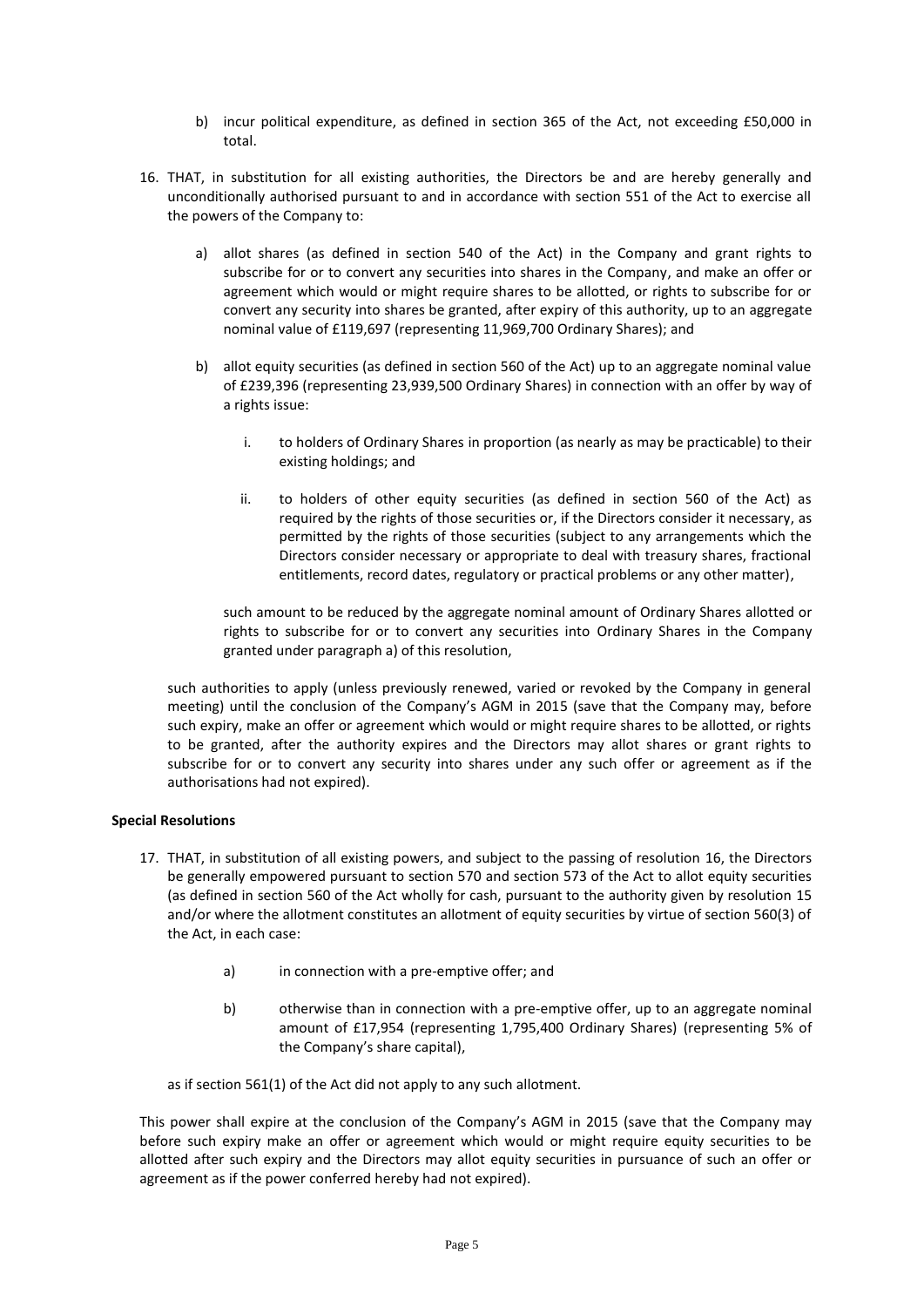For the purposes of this resolution:

1) "pre-emptive offer" means an offer of equity securities open for acceptance for a period fixed by the Directors to (a) holders (other than the Company) on the register on a record date fixed by the Directors of Ordinary Shares in proportion to their respective holdings and (b) other persons so entitled by virtue of the rights attaching to any other equity securities held by them, but subject in both cases to such exclusions or other arrangements as the Directors may deem necessary or expedient in relation to treasury shares, fractional entitlements, record dates or legal, regulatory or practical problems in, or under the laws of, any territory;2) references to an allotment of equity securities shall include a sale of treasury shares; and3)

the nominal amount of any securities shall be taken to be, in the case of rights to subscribe for or convert any securities into shares of the Company, the nominal amount of such shares which may be allotted pursuant to such rights.

- 18. THAT the Company be generally and unconditionally authorised for the purpose of section 701 of the Act to make market purchases (as defined in section 693 of the Act) of Ordinary Shares, on such terms and in such manner as the Directors may from time to time determine, and where such Ordinary Shares are held as treasury shares, the Company may use them for the purposes of its employee share schemes, provided that:
	- a) the maximum number of Ordinary Shares which may be purchased is 3,590,938;
	- b) the minimum price (exclusive of expenses) which may be paid for each Ordinary Share is £0.01; and
	- c) the maximum price (exclusive of expenses) which may be paid for each Ordinary Share is the higher of:
		- i. 105 per cent. of the average of the middle-market price of an Ordinary Share as derived from the London Stock Exchange Daily Official List for the five business days immediately preceding the day on which such Ordinary Share is contracted to be purchased; and
		- ii. the price stipulated by Article 5(1) of Buy-back and Stabilisation Regulation (Commission Regulation (EC) No 2273/2003).

This authority shall expire at the conclusion of the Company's AGM in 2015 (except in relation to any purchase of Ordinary Shares for which the contract was concluded before such date and which would or might be executed wholly or partly after such date).

19. THAT the Directors be authorised to call general meetings (other than an Annual General Meeting) on not less than 14 clear days' notice.

By Order of the Board

Hathor Bennett Rea on behalf of KB Rea Ltd.

Kathryn Bennett Rea, on behalf of KB Rea Ltd., Company Secretary 28 April 2014

Registered Office: 84 Brook Street London W1K 5EH United Kingdom

Registered in England and Wales No: 07811410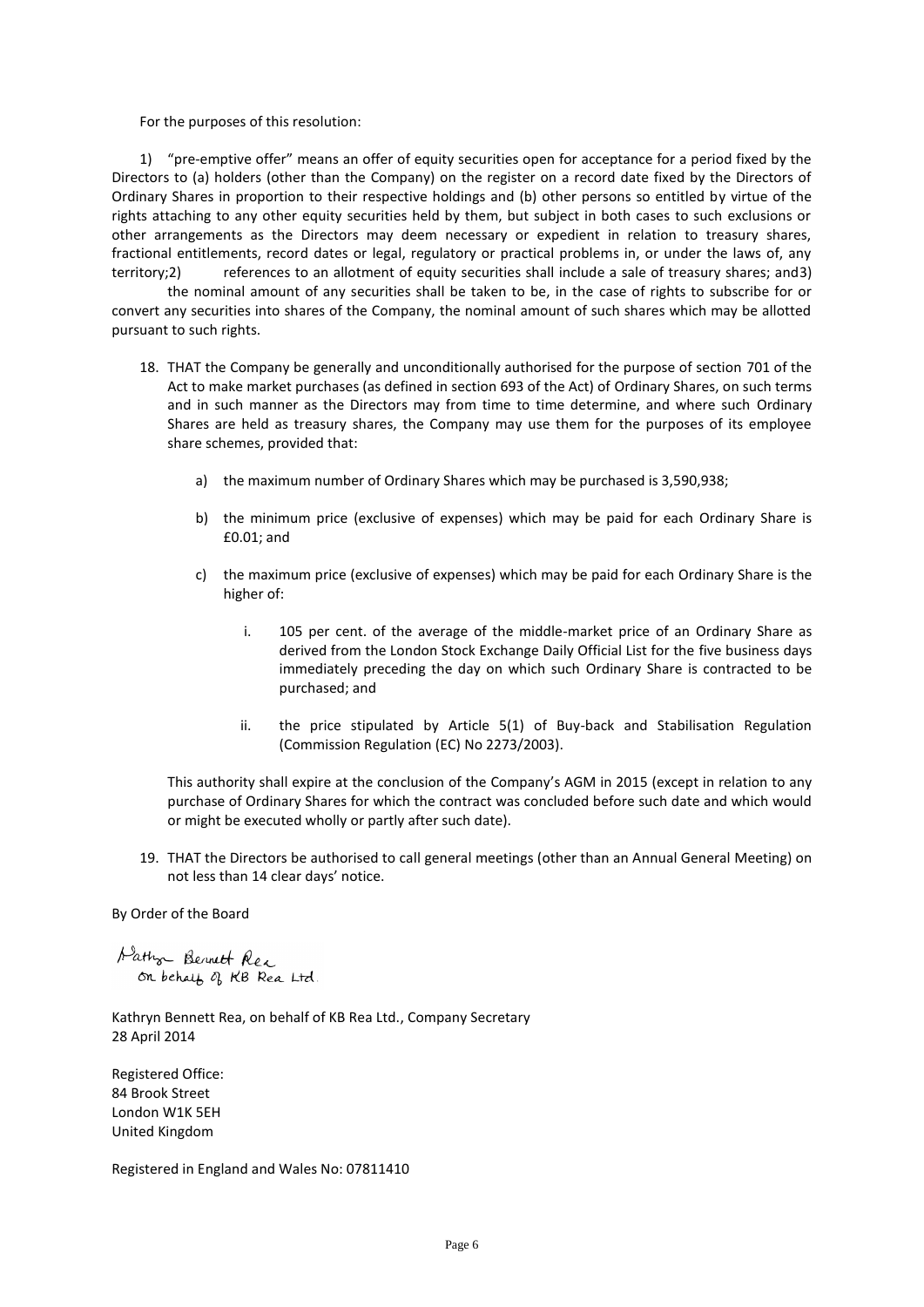### **EXPLANATORY NOTES TO THE NOTICE OF ANNUAL GENERAL MEETING**

The notes on the following pages are given as explanations of the proposed resolutions.

Resolutions 1 to 16 are proposed as ordinary resolutions. This means that, for each of those resolutions to be passed, more than half of the votes cast must be in favour of the resolutions.

Resolutions 17 to 19 are proposed as special resolutions. This means that, for each of those resolutions to be passed, at least three-quarters of the votes cast must be in favour of the resolution.

Please note that a "vote withheld" (as it appears in the Form of Proxy) is not a vote in law and will not be counted in the calculation of the proportion of votes "for" or "against" a resolution.

### **Resolution 1: Annual Report and Accounts**

The Directors are required by law to present, for each financial year, copies of the Company's Annual Report and Accounts and auditors' report to shareholders at a general meeting.

### **Resolution 2: Declaration of a Final Dividend**

Final dividends must be approved by shareholders of the Company but cannot be more than the amount recommended by Directors.

If the AGM approves resolution 2, the final dividend of GEL 2.0 per Ordinary Share will be paid in British Sterling on 18 June 2014 to shareholders on the UK register of members at the close of business in London on 6 June 2014.

The proposed dividend timetable is as follows:

| Ex-Dividend Date:                | 4 June 2014  |
|----------------------------------|--------------|
| Record Date:                     | 6 June 2014  |
| <b>Currency Conversion Date:</b> | 8 June 2014  |
| Payment Date:                    | 18 June 2014 |

#### **Resolutions 3 and 4: Director's Remuneration Report and Director's Remuneration Policy**

New regulations came into force on 1 October 2013, which require the Company to offer to shareholders: (i) a binding vote on the Company's forward-looking remuneration policy (the Director's Remuneration Policy) at least every three years; and (ii) a separate annual advisory vote on the implementation of the Company's existing remuneration policy in terms of payments and share awards made to Directors during the previous financial year (the Director's Remuneration Report).

Resolution 3 is advisory in nature in that payments made or promised to Directors will not have to be repaid, reduced or withheld if Resolution 3 is not passed. In contrast, Resolution 4 is binding in that from the date on which an approved Directors' Remuneration Policy takes effect, the Company may not make a remuneration payment or payment for loss of office to a person who is, or is to become, or has been a Director of the Company unless that payment is consistent with that approved Director's Remuneration Policy or has otherwise been approved by a resolution of shareholders. If resolution 4 is passed, the Director's Remuneration Policy will take effect from the date of the AGM. Additionally, if the Director's Remuneration Policy is approved and remains unchanged, it will be valid for up to three years without new shareholder approval being required. If the Company wished to change the Director's Remuneration Policy, or the advisory vote on the Directors' Remuneration Report (excluding the Directors' Remuneration Policy) is not passed in any year subsequent to the approval of the Directors' Remuneration Policy, the Company would need to put a remuneration policy to a new binding shareholder vote by ordinary resolution.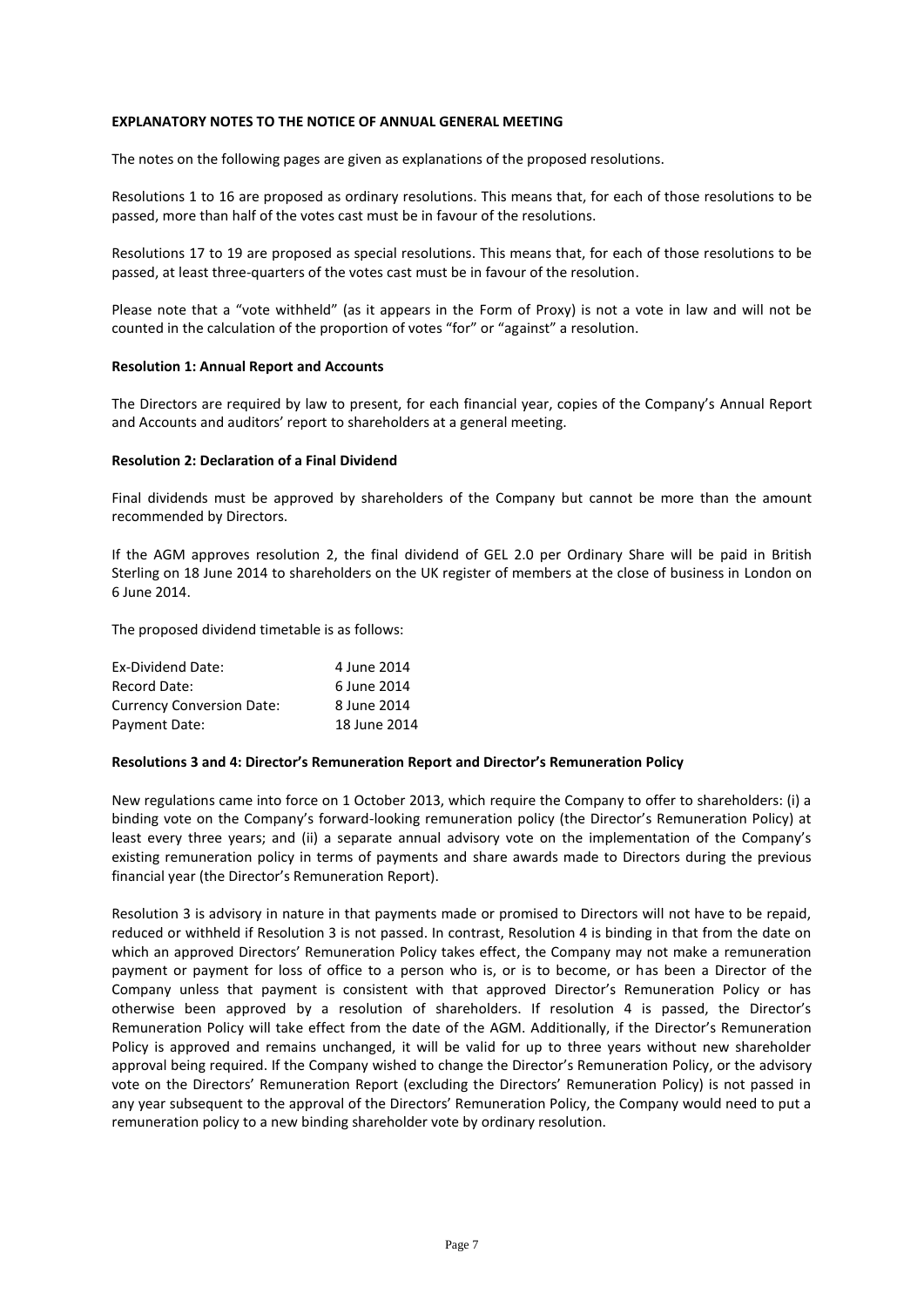### **Resolutions 5 to 9: Re-election of Directors and Resolutions 10 to 12: Election of Directors**

In accordance with the provisions of the UK Corporate Governance Code, the Board has decided that, as has been the case since the Company listed, all Directors should retire at the AGM and offer themselves for reelection. Kim Bradley, Bozidar Djelic and Tamaz Georgadze, each of whom joined the Board as Non-Executive Directors on 19 December 2013, will be proposed for election by the shareholders for the first time at this AGM.

The Nomination Committee identifies, evaluates and recommends candidates for appointment or reappointment as Directors. The Nomination Committee keeps the balance of knowledge, skills and experience of the Board under regular review and seeks to ensure an orderly succession of Directors. In accordance with its succession plan, the membership of the Board was substantially refreshed at the end of 2013.

The Nomination Committee has reviewed the performance of each Director now standing for re-election or election, as the case may be, and having considered the complementary skills and expertise brought by each to the Board, the Nomination Committee believes that they continue to be effective and demonstrate commitment to their roles, including commitment of time for the board and committee meetings and any other duties. The Board as a whole is content that each Non-Executive Director standing for election is independent in character and judgement and that there are no relationships or circumstances likely to affect that independence. Accordingly, the Board recommends the re-election and election of these Directors.

Biographical details of each of the Directors standing for re-election are as follows:

#### **Neil Janin, Chairman**

Neil Janin was appointed as Chairman of BGH on 24 October 2011 and was elected by shareholders on 1 June 2012 and re-elected at the AGM in 2013. He serves as Chairman of BGH's Board and Nomination Committee as well as a member of BGH's Remuneration Committee. Mr Janin also serves as Chairman of the Supervisory Board of the Bank and a member of the Bank's Remuneration Committee, positions he has held since 2010.

Mr Janin serves as counsel to CEOs of both for-profit and non-profit organisations and continues to provide consulting services to McKinsey & Company. Prior to joining the Bank in 2010, Mr Janin was a Director of McKinsey & Company, based in its Paris office. He was employed by McKinsey & Company for over 27 years, from 1982 until his retirement. At McKinsey & Company, he conducted engagements in the retail, asset management and corporate banking sectors and was actively involved in every aspect of organisational practice, including design, leadership, governance, performance enhancement and transformation. While serving as a member of the French Institute of Directors in 2009, Mr Janin authored a position paper on the responsibility of boards of directors with regards to the design and implementation of a company's strategy.

Mr Janin has practised in Europe, Asia and North America. Prior to joining McKinsey & Company, Mr Janin worked for Chase Manhattan Bank (now JP Morgan Chase) in New York and Paris and Procter & Gamble in Toronto.

Mr Janin holds an MBA from York University, Toronto and a joint honours degree in Economics and Accounting from McGill University, Montreal. Mr Janin will be 58 years old at the date of the AGM.

## **Irakli Gilauri, Chief Executive Officer**

Irakli Gilauri was appointed as an Executive Director of BGH on 24 October 2011 and was elected by shareholders on 1 June 2012 and re-elected at the AGM in 2013. Mr Gilauri has served as CEO of BGH since his appointment in 2011 and also serves as CEO of the Bank, a position he has held since May 2006. Mr Gilauri is also Chairman of the Supervisory Board of Aldagi and a member of the Supervisory Board of the following subsidiaries of the Bank: BG Capital, BNB. Galt & Taggart Holdings and m2 Real Estate. Mr Gilauri also serves as the CEO of m2 Real Estate.

Before his employment with the Bank, Mr Gilauri was a banker at EBRD's Tbilisi and London offices for five years, where he worked on transactions involving debt and private equity investments in Georgian companies.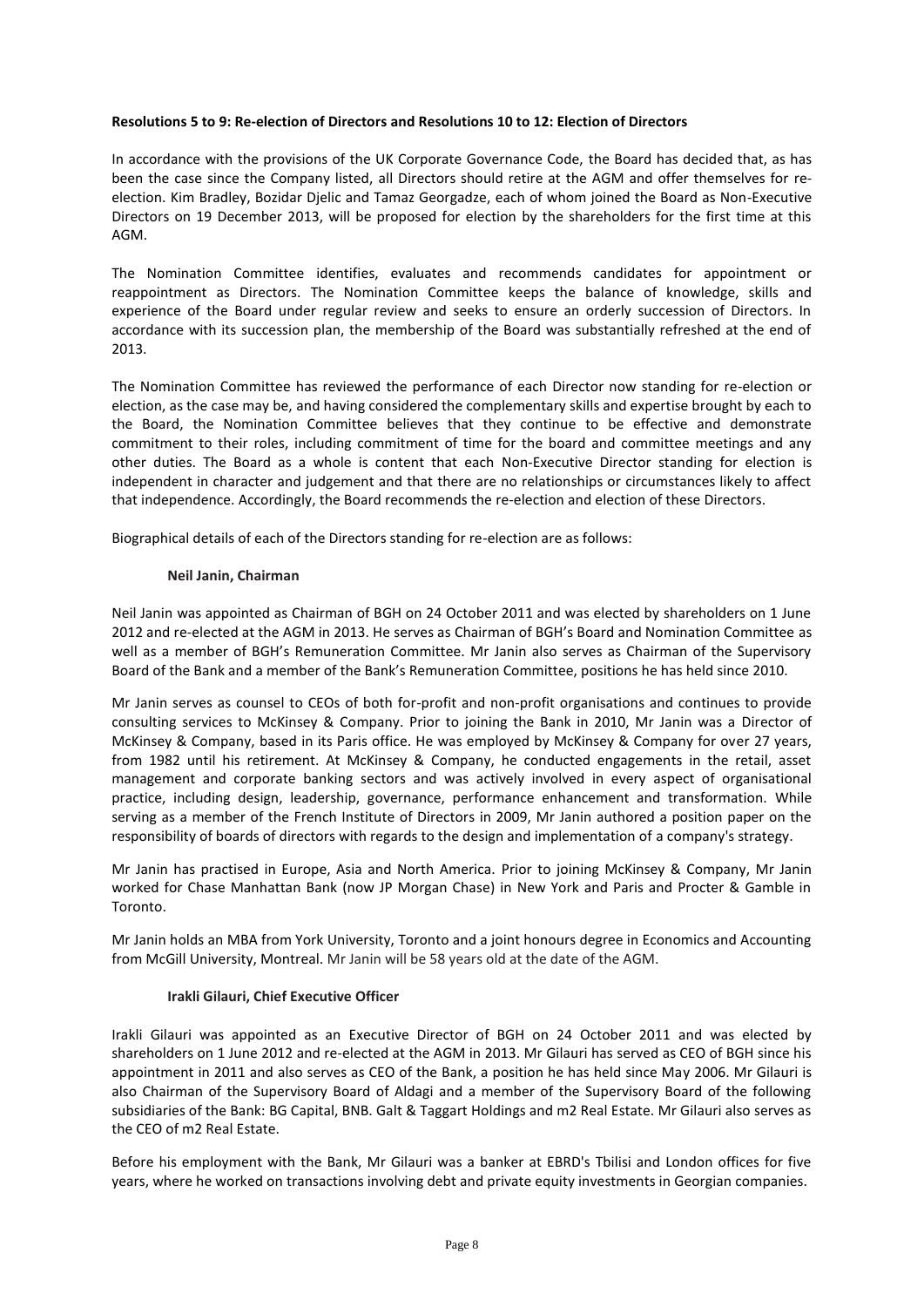Mr Gilauri received his undergraduate degree in Business Studies, Economics and Finance from the University of Limerick, Ireland, in 1998. He was later awarded the Chevening Scholarship, granted by the British Council, to study at the Cass Business School of City University, London, where he obtained his Master of Science Degree in Banking and International Finance. Mr Gilauri will be 38 years old at the time of the AGM.

## **David Morrison, Senior Independent Non-Executive Director**

David Morrison was appointed as the senior independent Non-Executive Director of BGH on 24 October 2011 and was elected by shareholders on 1 June 2012 and re-elected at the AGM in 2013. Mr Morrison replaced Allan Hirst as Chairman of the Audit Committee as of 19 December 2013, prior to which he served as a member of the committee. Mr Morrison is also a member of BGH's Remuneration and Nomination Committees. Mr Morrison also serves as Vice-Chairman of the Bank's Supervisory Board and as a member of the Bank's Audit and Remuneration Committees, positions he has held since 2010.

Prior to joining the Bank's Supervisory Board, Mr Morrison founded the Caucasus Nature Fund (CNF), a charitable trust fund dedicated to nature conservation in Georgia, Armenia and Azerbaijan and continues to serves as its executive director. Prior to this, Mr Morrison worked for 28 years at Sullivan & Cromwell LLP, where he served as Managing Partner of the firm's continental European offices. His practice focused on advising public companies in a transactional context, from mergers and acquisitions to capital raisings. Key banking clients he advised include Banco Espirito Santo in Portugal and Germany's development bank KfW (Mr Morrison served on the board of directors of KfW's finance subsidiary for 20 years). Mr Morrison is the author of several publications on securities law related topics and has been recognised as a leading lawyer in Germany and France.

Mr Morrison received his undergraduate degree from Yale College and received his Law degree from the University of California, Los Angeles, and was a Fulbright scholar at the University of Frankfurt. Mr Morrison will be 61 years old at the time of the AGM.

# **Alasdair (Al) Breach, Independent Non-Executive Director**

Al Breach was appointed as an independent Non-Executive Director of BGH on 24 October 2011 and was elected by shareholders on 1 June 2012 and re-elected at the AGM in 2013. Mr Breach serves as Chairman of BGH's Remuneration Committee and serves as a member of BGH's Nomination Committee and recently established the Risk Committee. Mr Breach also serves as a member of the Bank's Supervisory Board and Chairman of the Bank's Remuneration Committee, positions he has held since 2010 and has recently been appointed to the Bank's recently established Risk Committee.

Mr Breach runs Furka Advisors, a Swiss-based asset management firm, is a significant shareholder in Gemmstock Growth Fund and is the co-founder of The Browser.com, a web-based curator of current affairs writing, established in 2008. He has also served on the board of directors of Vostok Nafta Investments plc, a Russia-focused Stockholm-based investment company since 2007. In January 2003, Mr Breach joined Brunswick UBS (later UBS Russia) as Chief Economist, and later was appointed Head of Research and Managing Director until October 2007. From 1998 to 2002, Mr Breach was a Russia and former Soviet Union economist at Goldman Sachs, based in Moscow.

Mr Breach obtained a MSc in Economics from the London School of Economics and an undergraduate degree in Mathematics and Philosophy from Edinburgh University.

Mr Breach will be 43 years old at the time of the AGM.

## **Kakhaber (Kaha) Kiknavelidze, Independent Non-Executive Director**

Kaha Kiknavelidze was appointed as an independent Non-Executive Director of BGH on 24 October 2011 and was elected by shareholders on 1 June 2012 and re-elected at the AGM in 2013. Mr Kiknavelidze also serves as a member of BGH's Audit and Nomination Committees and newly established Risk Committee. Mr Kiknavelidze also serves as a member of the Bank's Supervisory Board and Audit Committee, positions he has held since 2008 and has recently been appointed to the Bank's recently established Risk Committee.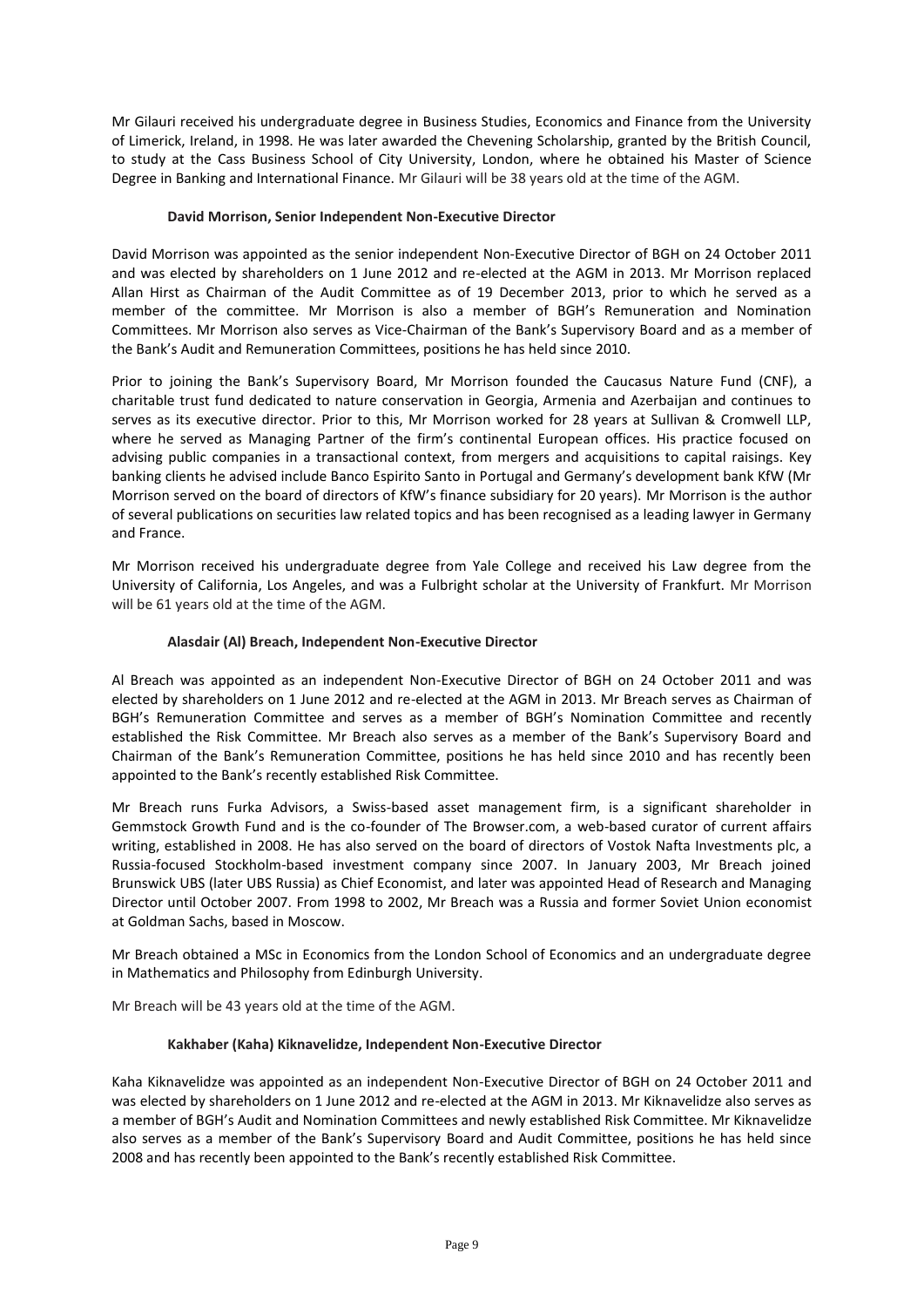Mr Kiknavelidze is the founder and Managing Partner of Rioni Capital Partners LLP, an investment management company he continues to operate from London. Mr Kiknavelidze has over 15 years of experience in the equity markets, including serving as Executive Director of UBS where he supervised the Russian oil and gas research team. Prior to joining UBS, he spent eight years at Troika Dialog, initially covering metals and mining and the utilities sectors and later, as deputy Head of Research and Associate Partner, leading the oil and gas team. Mr Kiknavelidze began his career at the Bank as a Financial Manager in 1994.

Mr Kiknavelidze received his undergraduate degree in Economics with honours from the Georgian Agrarian University in Tbilisi, Georgia and received his MBA from Emory University in the United States. Mr Kiknavelidze will be 41 years old at the time of the AGM.

## **Kim Bradley, Non-Executive Director**

Kim Bradley was appointed as an independent Non-Executive Director of BGH on 19 December 2013 and will be offered for election by shareholders at this year's AGM. Mr Bradley serves as a member of BGH's Nomination and Audit Committees and is Chairman of the recently established Risk Committee.

Mr Bradley retired from Goldman Sachs in early 2013, following 15 years as a [Managing Director] in the Real Estate Principal Investments and Realty Management divisions, where he focused on investment in both European real estate and distressed debt. In addition to investment activities, Mr Bradley directed Goldman's asset management affiliates in France, Italy and Germany. He has also served as President of Societa Gestione Crediti, a member of the board of directors of Capitalia Service Joint Venture in Italy and Chairman of the shareholders' board at Archon Capital Bank Deutschland in Germany. Prior to Goldman Sachs, he served as a Senior Executive at GE Capital for seven years in both the United States and Europe, where his activities included real estate workouts and restructuring as well as acquisitions. Prior to GE Capital, Mr Bradley held senior executive positions at Manufacturers Hanover Trust (now part of JP Morgan) and Dollar Dry Dock Bank. He has also served as a Peace Corps Volunteer and as a consultant with the US Agency for International Development in Cameroon.

Kim holds an MA in International Affairs from the Columbia University School of International Affairs and an undergraduate degree in English Literature from the University of Arizona. Mr Bradley will be 59 years old at the time of the AGM.

## **Bozidar Djelic, Non-Executive Director**

Bozidar Djelic was appointed as an independent Non-Executive Director of BGH on 19 December 2013 and will be offered for election by shareholders at this year's AGM. Mr Djelic serves as a member of BGH's Nomination Committee.

Since January 2014, Mr Djelic has served as Managing Director in the Sovereign Advisory Department of Lazard, based in Paris. Bozidar Djelic also currently serves as a member of EBRD's "Transition to Transition" Senior Advisory Group. Prior to this, he served as Deputy Prime Minister for European Integration and Minister of Science and Technological Development of Serbia from 2008 to 2011. From 2007 to 2008, Bozidar served as sole Deputy Prime Minister of Serbia, and served as Governor of the World Bank Group and Deputy Governor of the EBRD. From 2005 to 2007, he was Crédit Agricole Group's Director for Eastern Europe and the former Soviet Union, leading the acquisition and management of several banks in the region. From 2001 to 2004, Mr Djelic served as Minister of Finance and Economy of Serbia, leading the country's macro and banking reform. From 1993 to 2000, he worked at McKinsey & Company in Paris and the Silicon Valley, specialising in financial institutions, asset management and media. He has also held various advisory positions, including advisor to the Polish and Romanian governments.

He holds an MBA from the Harvard Business School, an MPA from Harvard's J.F. Kennedy School of Government and an MA in Economics from the Ecole de Hautes Etudes in Social Sciences. Mr Djelic will be 49 years old at the time of the AGM.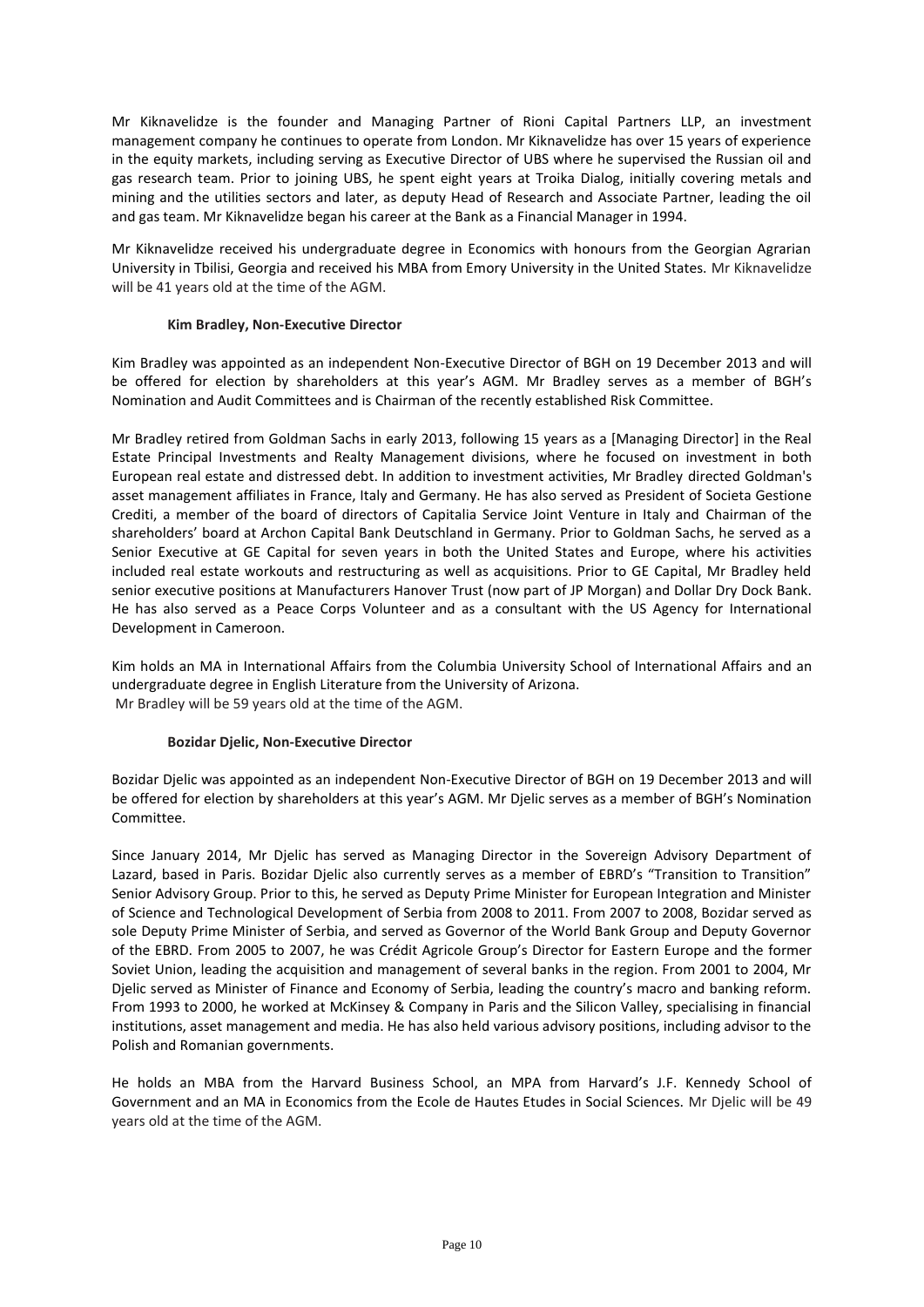### **Tamaz Georgadze, Non-Executive Director**

Tamaz Georgadze was appointed as an independent Non-Executive Director of BGH on 19 December 2013 and will be offered for election by shareholders at this year's AGM. Mr Georgadze serves as a member of BGH's Nomination Committee and recently established Risk Committee.

In 2013, Mr Georgadze founded SavingGlobal GmbH, a company focused on launching the first global deposit intermediation. Prior to founding this company, Mr Georgadze had a 10 year career at McKinsey & Company in Berlin, where he served as a Partner from 2009 to 2013 and provided consultation services for retail banks in Germany, Switzerland, Russia, Georgia and Vietnam. Prior to joining McKinsey & Company, Tamaz worked as aide to the President of Georgia in the foreign relations department from 1994 to 1995.

Mr Georgadze holds two PhDs, one in Economics from Tbilisi State University and the other in Agricultural Economics from Justus-Liebig University GieBen. Mr Georgadze also studied Law at Justus-Liebig University GieBen and graduated with honours. Mr Georgadze will be 35 years old at the time of the AGM.

### **Resolutions 13 and 14: Re-appointment of auditor and setting of auditor's fees**

At each general meeting at which accounts are presented, the Company is required to appoint an auditor to hold office until the conclusion of the Company's next AGM, which is in 2015, as well as fix the remuneration of the auditor. The performance and effectiveness of the auditor, which included an assessment of the auditor's independence and objectivity, and a review of the non-audit services provided by the auditor, has been evaluated by the Company's Audit Committee, which has recommended to the Board that Ernst & Young LLP be re-appointed. Ernst & Young LLP has also indicated that it is willing to continue as the Company's auditor. Shareholders are asked to re-appoint Ernst & Young LLP as auditor and, following normal practice, to authorise the Board to set the auditor's fees.

### **Resolution 15: Authority to make political donations**

Any political donations or expenditure regulated by the Act requires shareholder approval. It is not the Company's policy to make political donations or to incur political expenditure, however the scope of the definitions of political expenditure, political parties, independent election candidates and political organisations within the Act are sufficiently broad for the Company to seek shareholder approval as a necessary precautionary measure so that its usual business activity does not inadvertently commit a technical breach of the Act.

Accordingly, the Directors have decided to put forward this resolution to renew the authority granted by shareholders at the AGM in 2013 to permit political donations and political expenditure in case any of its activities in its normal course of business, are caught by the legislation. This authority will cover the period from the date resolution 15 is passed until the conclusion of the AGM in 2015, unless previously renewed, revoked or varied by the Company in a general meeting. Any expenditure which may be incurred under authority of this resolution in excess of £2,000 per expenditure will be disclosed in next year's annual report.

#### **Resolutions 16: Director's authority to allot shares**

Under section 551 of the Act, the Directors may only allot shares or grant rights to subscribe for, or convert any securities into shares, if shareholders in a general meeting have given them the authority to do so. The authority conferred on the Directors at the Company's AGM in 2013 to allot ordinary shares or grant rights to subscribe for or convert any security into such shares will expire at the end of this year's AGM. Accordingly, resolution 16 seeks shareholder's approval to renew this authority.

Paragraph a) of resolution 16 asks for authority to be given to allow the directors to allot shares or grant rights to subscribe for or convert any security into shares up to an aggregate nominal value of £119,697 (representing 11,969,700 Ordinary Shares), one-third of the Company's current issued ordinary share capital.

The Association of British Insurers has advised that it will regard as routine request to authorise the allotment of a further one-third of a company's issued share capital in connection with a rights issue. In light of this,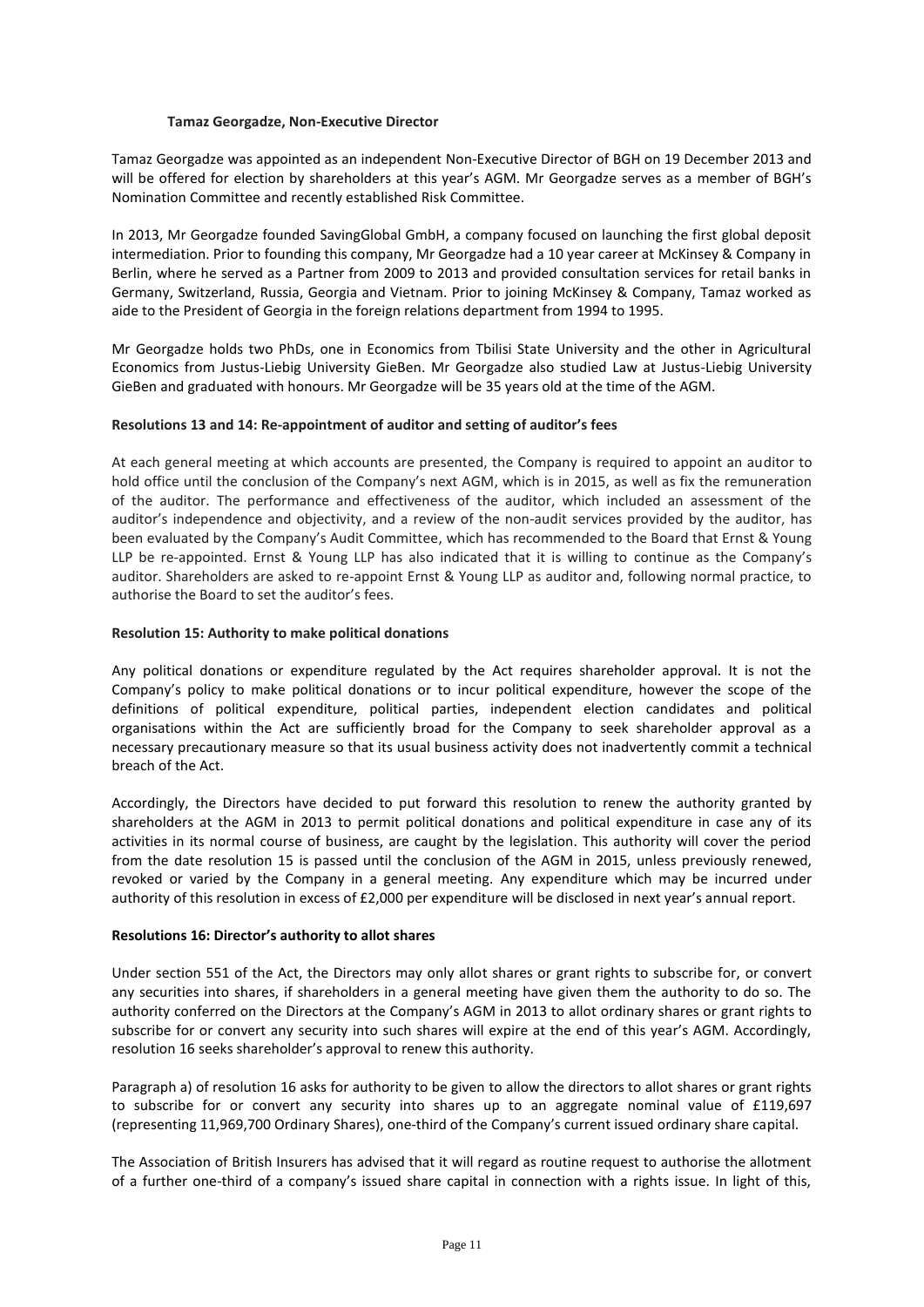paragraph b) of this resolution 15 proposes that a further authority be conferred on the Directors to allot shares or rights to subscribe for shares in connection with a rights issue in favour of holders of equity securities up to an aggregate nominal amount of £239,396 (representing 23,939,500 Ordinary Shares), such amount to be reduced by the nominal amount of Ordinary Shares or rights to subscribe for Ordinary Shares issued under the authority conferred by paragraph a) of this resolution. This amount (before any reduction) represents twothirds of the Company's current issued ordinary share capital.

The Board has no current plans to make use of this authority but wishes to ensure that the Company has maximum flexibility in managing the group's capital resources. The authority set out in this resolution will remain in force until the conclusion of the Company's AGM in 2015.

## **Resolution 17: Director's authority to disapply pre-emptive rights**

The effect of this resolution is to renew the authority currently held by the Directors to allot shares (or sell any shares which the Company elects to hold in treasury) for cash without first offering them to existing shareholders.

The authority would be limited to allotments or sales in connection with pre-emptive offers and offers to holders of other equity securities if required by the rights of those shares or as the Board otherwise considers necessary, up to an aggregate nominal value of £17,954 (representing 1,795,400 Ordinary Shares), 5% of the currently issued ordinary share capital of the Company.

The authority set out in this resolution will remain in force until the conclusion of the Company's AGM in 2015.

In accordance with institutional investor guidelines, the Directors confirm their intention that no more than 7.5% of the Company's issued share capital will be issued for cash on a non-pre-emptive basis during any rolling three year period of the Company (excluding shares issued pursuant to employee incentive schemes).

## **Resolution 18: Authority to purchase Ordinary Shares**

The Directors are committed to the effective management of the Company's capital resources and in certain circumstances it may be advantageous for the Company to purchase its own Ordinary Shares.

The effect of this resolution is to renew the authority currently held by the Directors to purchase up to 10% of the Company's issued share capital. No Ordinary Shares were bought back under the current authority.

This resolution would enable the Directors to buy back up to 3,590,938 Ordinary Shares and sets the maximum and minimum prices at which these Ordinary Shares may be bought.

Companies are able to hold purchased shares as treasury shares rather than cancelling them. While the Act no longer places a limit on the number of shares which can be held in treasury, the Association of British Insurers considers that the former 10% limit remains appropriate. The Directors will decide at the time of purchase whether to hold shares in treasury or to cancel them immediately. Ordinary Shares held in treasury do not carry voting rights and no dividends will be paid on any such Ordinary Shares. It is also possible for the Company to transfer shares out of treasury pursuant to an employees' share scheme. If any shares are so used, the Company will include them in the limits on the number of new shares which may be issued by such employees' share schemes, as long as this is required under institutional guidance. Currently, the Company has no Ordinary Shares held in treasury within the meaning of the Act.

The Directors have no present intention of exercising the authority to purchase the Ordinary Shares but will keep the matter under review, taking into account other investment opportunities. The authority would only be exercised if and when, in the light of market conditions prevailing at the time, they believe that the effect of such purchases will be in the best interests of shareholders generally.

The authority set out in this resolution will remain in force until the conclusion of the Company's AGM in 2015.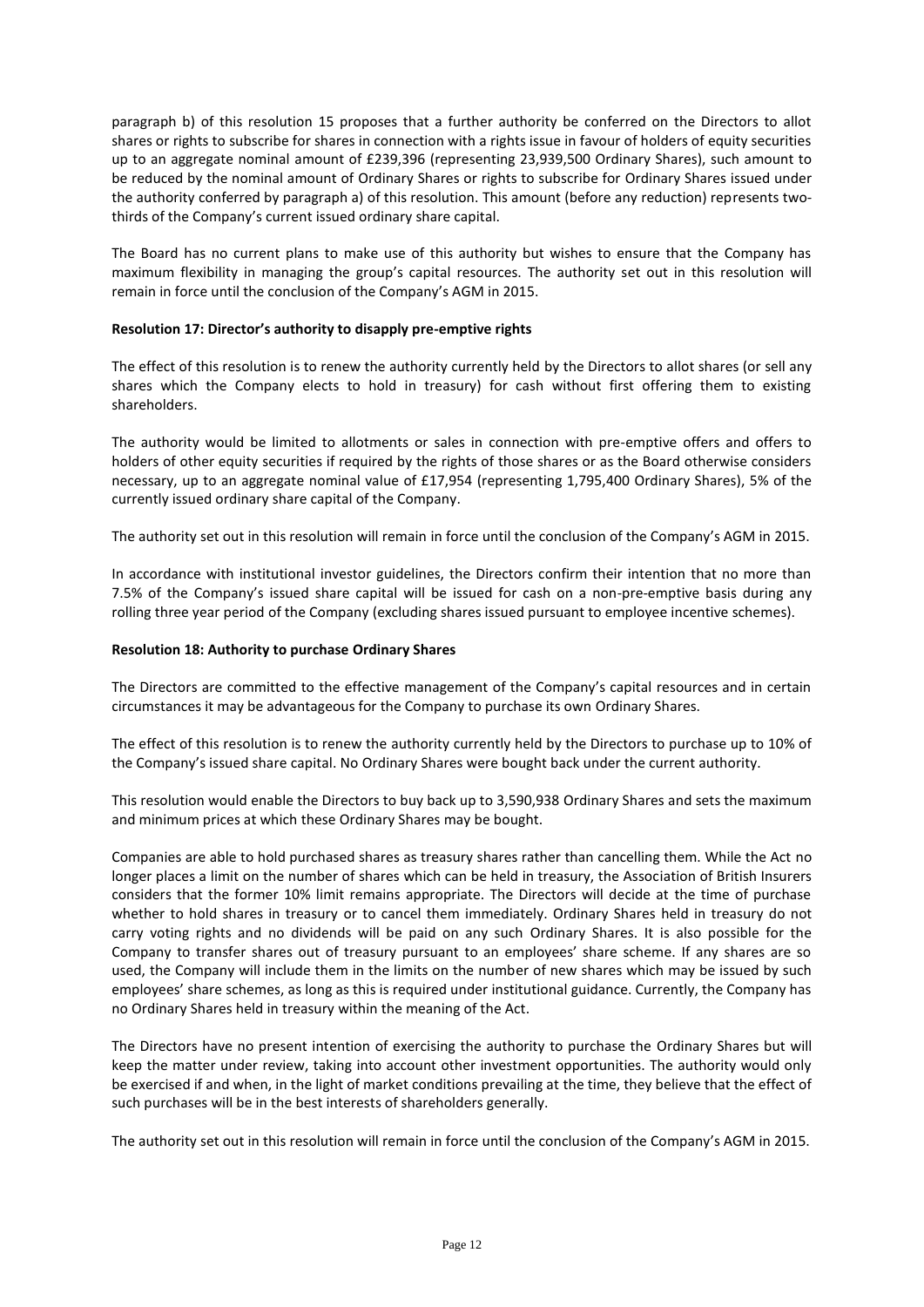### **Resolution 19: General Meetings**

The Act requires listed companies to provide shareholders with 21 days' notice of any general meeting unless shareholders have approved the calling of general meetings at shorter notice. The notice period for an AGM cannot be reduced in this way.

While the Directors do not intend calling general meetings on short notice as a matter of routine, enabling the Board to call general meetings on 14 clear days' notice would provide flexibility where that was merited by the business of the relevant meeting.

Resolution 19 will remain in force until the conclusion of the Company's AGM in 2015.

#### **RECOMMENDATION**

The Directors consider that all the resolutions being proposed at this year's AGM will promote the success of the Company and are in the best interests of shareholders as a whole and the Company. The Directors therefore unanimously recommend that you vote in favour of all the resolutions, as the Directors intend to do in respect of their own beneficial holdings.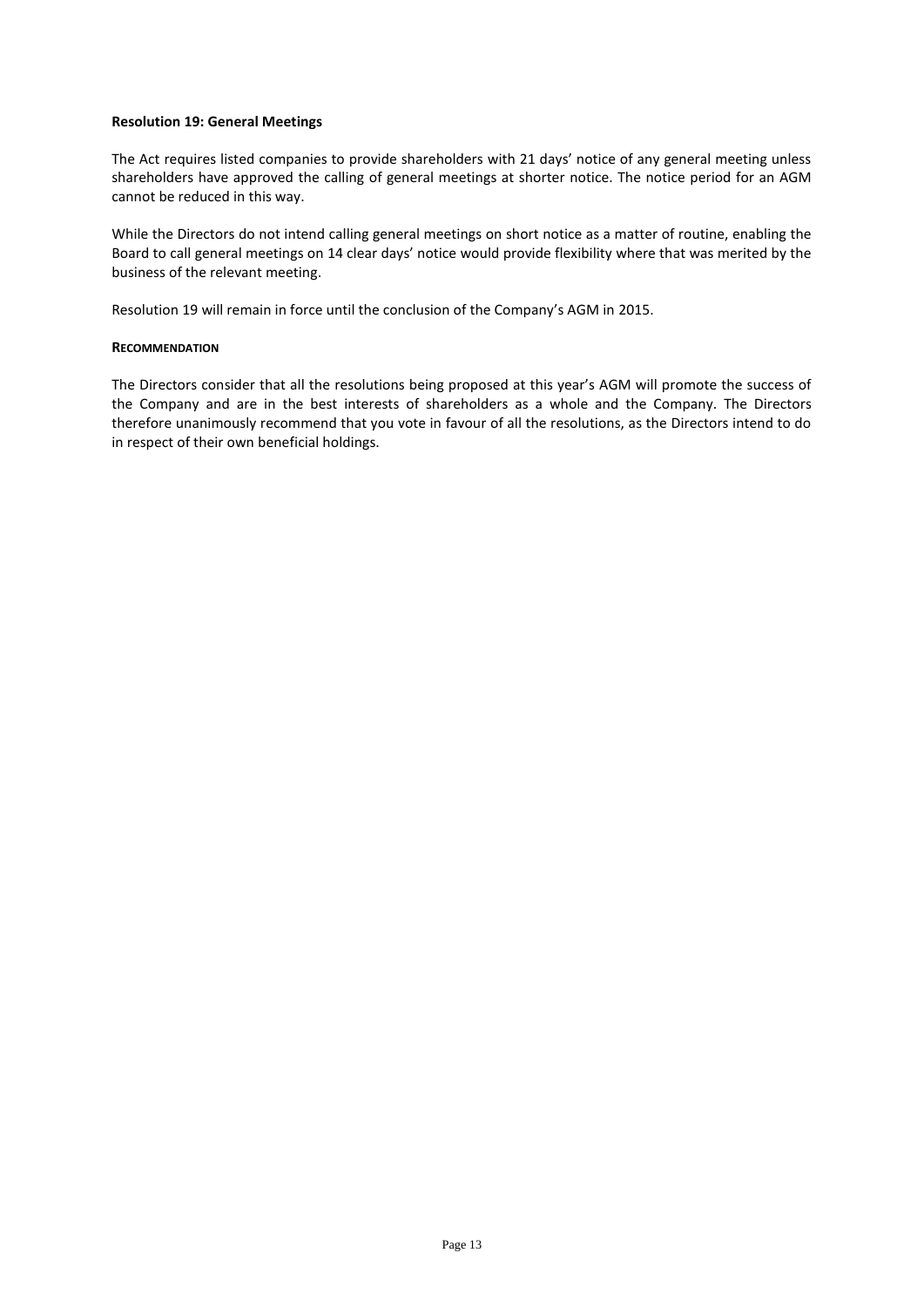### **Notes to the Notice of Annual General Meeting**

#### **1 Entitlement to Attend and Vote**

Shareholders registered in the Register of Members of the Company as at 10:00 am (London time) on 26 May 2014 (or, in the event of any adjournment, on the date which is two days before the time of the adjourned meeting excluding non-working days) shall be entitled to attend or vote at the AGM in respect of the Ordinary Shares registered in their name at that time. Changes to entries on the Register of Members after 10:00 am (London time) on 26 May 2014 will be disregarded in determining the rights of any person to attend or vote at the AGM.

### **2 Proxies**

Members are entitled to appoint a proxy (who need not be a member of the Company) to exercise all or any of their rights to attend, speak and vote on their behalf at the AGM.

A member may appoint more than one proxy in relation to the AGM provided that each proxy is appointed to exercise the rights attached to different Ordinary Shares held by that member. Members who wish to appoint more than one proxy in respect of their holding may obtain additional Forms of Proxy by contacting the Company's Registrars, Computershare on +44 (0)870 873 5866 or may photocopy the Form of Proxy provided with this document indicating on each copy the name of the proxy appointed and the number of Ordinary Shares in the Company in respect of which that proxy is appointed. All Forms of Proxy should be returned together in the same envelope.

A Form of Proxy is enclosed with this Notice. Completion of the Form of Proxy will not prevent a member from subsequently attending and voting at the AGM in person if they so wish. The Form of Proxy, and any power of attorney or other authority under which it is executed (or a duly certified copy of any such power or authority), must be received by post or (during normal business hours only) by hand at the offices of the Company's Registrars, Computershare at The Pavillions, Bridgewater Road, Bristol BS99 6ZY, United Kingdom no later than 10:00 am (London time) on 26 May 2014, being 48 hours before the time appointed for the holding of the AGM excluding non-working days.

Members may submit their proxies electronically at www.investorcentre.co.uk/eproxy using the Control Number, your unique PIN and Shareholder Reference Number (SRN) printed on your Form of Proxy.

## **3 Information Rights and Nominated Persons**

Persons who have been nominated under section 146 of Act (a **Nominated Person**) to enjoy information rights do not have a right to vote or appoint a proxy at the AGM and the statements of the rights of members in relation to the appointment of proxies in note 2 above does not apply to Nominated Persons. The rights described in that note can only be exercised by members of the Company.

However, a Nominated Person may have the right (under an agreement with the member by whom they were nominated) to be appointed, or to have someone else appointed, as a proxy for the AGM. If a Nominated Person has no such proxy appointment right or does not wish to exercise that right, they may have a right to give voting instructions to the registered shareholder under any such agreement.

## **4 Corporate Representatives**

A corporate shareholder may authorise a person or persons to act as its representative(s) at the AGM. Each such representative may exercise (on behalf of the corporate shareholder) the same powers as the corporate shareholder could exercise if they were an individual shareholder in the Company, provided that they do not do so in relation to the same Ordinary Shares.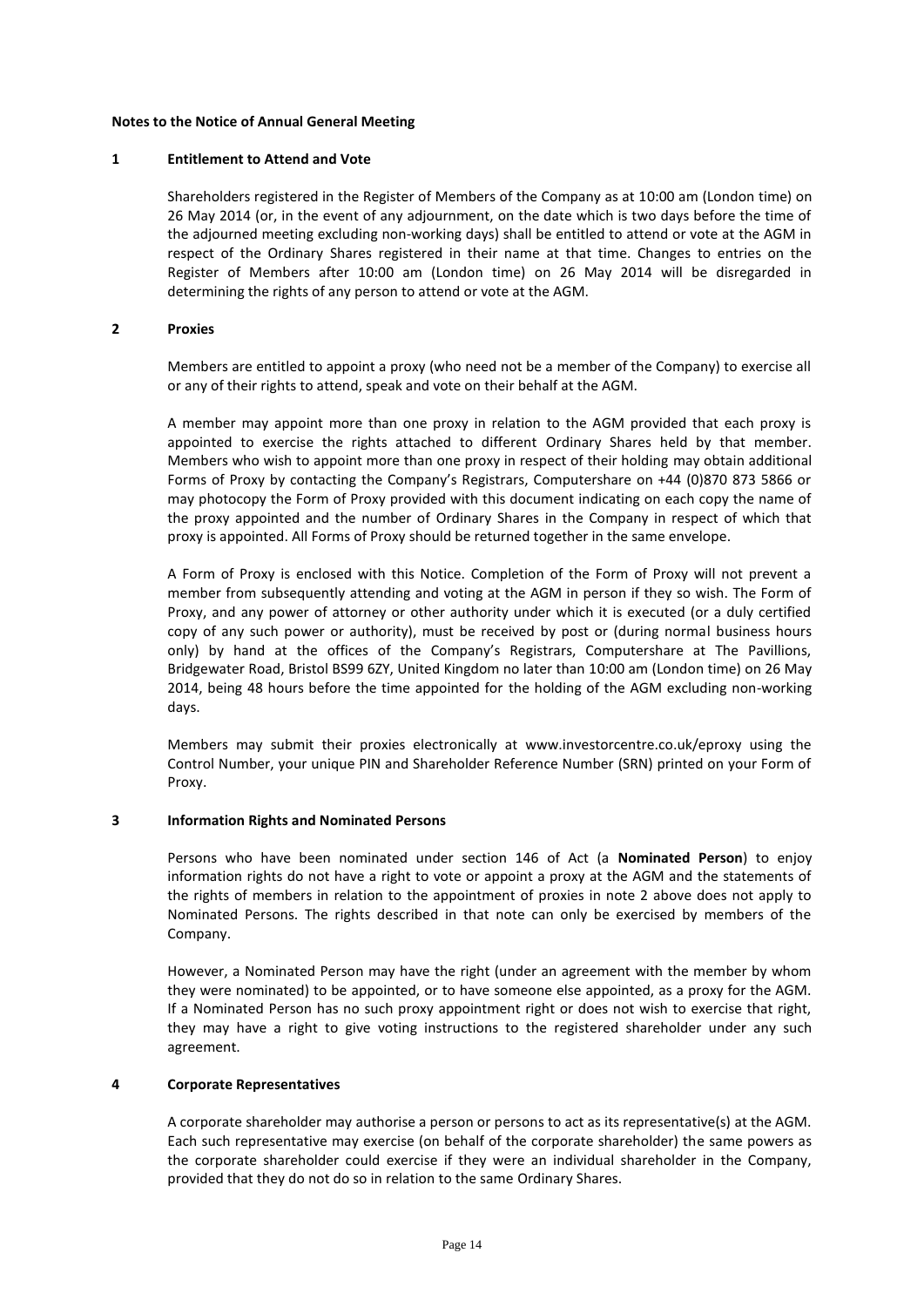### **5 CREST Proxy Instructions**

CREST members who wish to appoint a proxy or proxies through the CREST electronic proxy appointment service may do so for the AGM to be held on 28 May 2014 and any adjournment thereof by following the procedures described in the CREST Manual. CREST Personal Members or other CREST Sponsored Members, and those CREST members who have appointed a voting service provider, should refer to their CREST sponsor or voting service provider who will be able to take the appropriate action on their behalf.

In order for a proxy appointment or instruction made using the CREST service to be valid, the appropriate CREST message (a **CREST Proxy Instruction**) must be properly authenticated in accordance with Euroclear's specifications and must contain the information required for such instruction, as described in the CREST Manual. The message, regardless of whether it relates to the appointment of a proxy or to an amendment to the instruction given to a previously appointed proxy, must, in order to be valid, be transmitted so as to be received by the issuer's agent (ID Number 3RA50) no later than 10:00 am (London time) on 26 May 2014. No message received through the CREST network after this time will be accepted. For this purpose, the time of receipt will be taken to be the time (as determined by the timestamp applied to the message by the CREST Applications Host) from which the issuer's agent is able to retrieve the message by enquiry to CREST in the manner prescribed by CREST. The CREST Manual is available at www.euroclear.com/CREST.

CREST members and, where applicable, their CREST sponsors or voting service provider should note that Euroclear does not make available special procedures in CREST for any particular messages. Normal system timings and limitations will therefore apply in relation to the input of CREST Proxy Instructions. It is the responsibility of the CREST member concerned to take (or, if the CREST member is a CREST Personal Member or Sponsored Member, or has appointed a voting service provider, to procure that his CREST sponsor or voting service provider takes) such action as shall be necessary to ensure that a message is transmitted by means of the CREST system by any particular time. In this connection, CREST members and, where applicable, their CREST sponsors or voting service provider are referred, in particular, to those sections of the CREST Manual concerning practical limitations of the CREST system and timings.

The Company will treat as invalid a CREST Proxy Instruction in the circumstances set out in Regulation 35(5)(a) of the Uncertificated Securities Regulations 2001.

#### **6 Issued Share Capital and Total Voting Rights**

Holders of Ordinary Shares are entitled to attend and vote at general meetings of the Company. Each Ordinary Shares entitles the holder to one vote on a poll. As at 27 April 2014, being the last practicable date prior to the publication of this Notice, the Company's issued share capital consisted of 35,909,383 Ordinary Shares. The Company does not hold any Ordinary Shares in treasury within the meaning of the Act. Therefore, the total voting rights in the Company as at 27 April 2014 are 35,909,383.

### **7 Voting at the AGM**

Each of the resolutions to be put to the AGM will be voted on by way of a poll and not by a show of hands. In this way, the voting preferences of all shareholders are taken into account not only those who are able to physically attend the AGM. The results of the poll will be notified to the market in the usual way and published on the Company's website after the meeting.

# **8 Publication of Audit Concerns**

Under section 527 of the Act, the Company may be required by members meeting the threshold set out in that section to publish on a website a statement setting out any matter relating to: (i) the audit of the Company's accounts (including the auditor's report and the conduct of the audit) that are to be laid before the AGM; or (ii) any circumstance connected with an auditor of the Company ceasing to